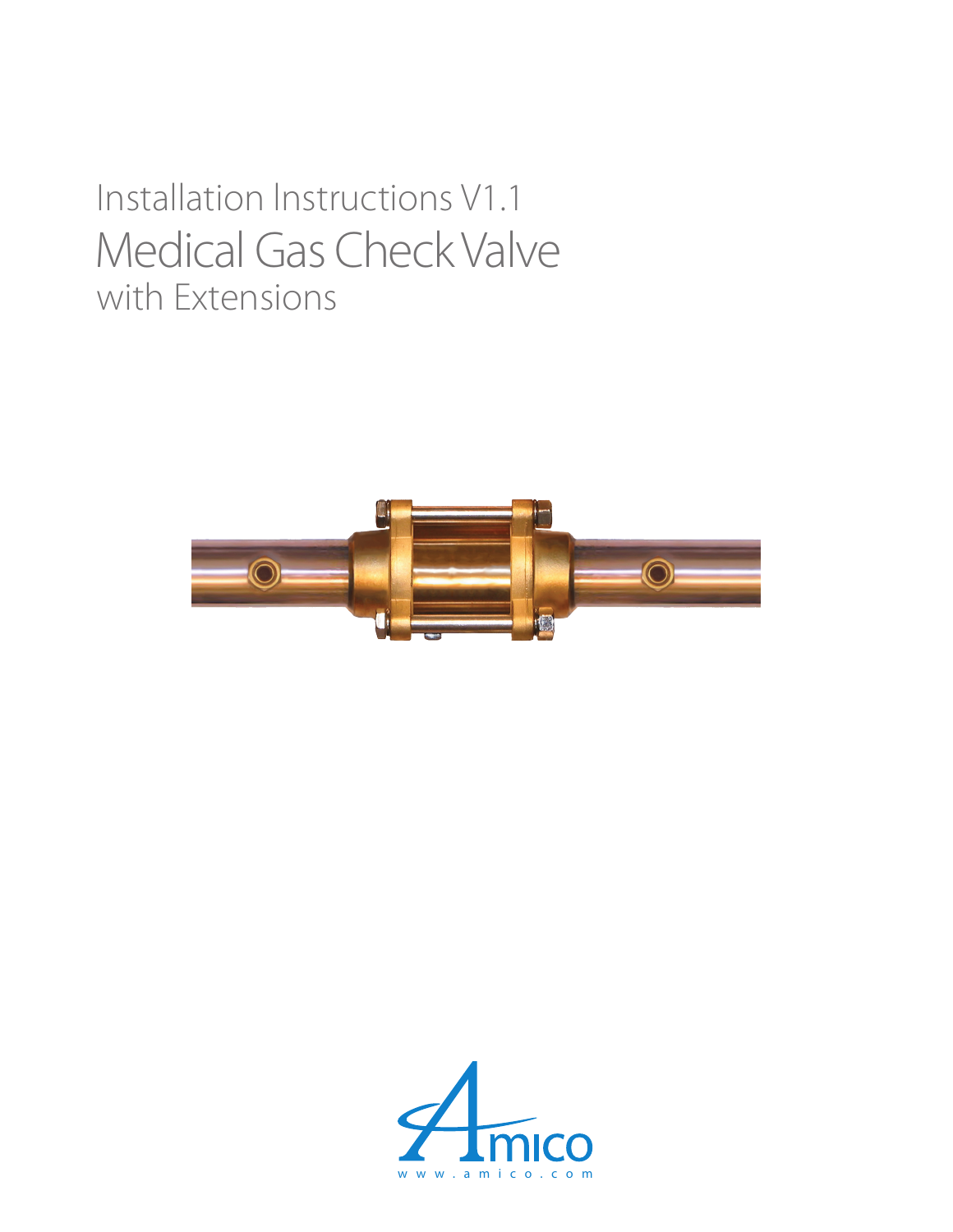

#### **Caution**

It is the installers and/or system designers responsibility to ensure that these valves are installed in accordance with applicable and current NFPA/CSA Standards.

### Maintenance

1. If a problem should arise, do not disassemble the valve while the line is under pressure.

2. Repair kits are available, should the check valve need replacing.

#### **Operation**

1. No manual operation is required, of the check valve, once it is in the pipe line.

**NOTE: Not recommended for use with reciprocating pumps and similar applications which may induce repetitious vibrations. Low flow rates, which do not fully open the valve, may result in undesirable noise and premature valve failure. Upstream flow disturbances, which create turbulence, may also result in rapid wear. Therefore it is recommended that a minimum of 10 diameters of straight pipe be provided between the check valve and any upstream flow disturbances such as pumps, control valves, elbows, etc.**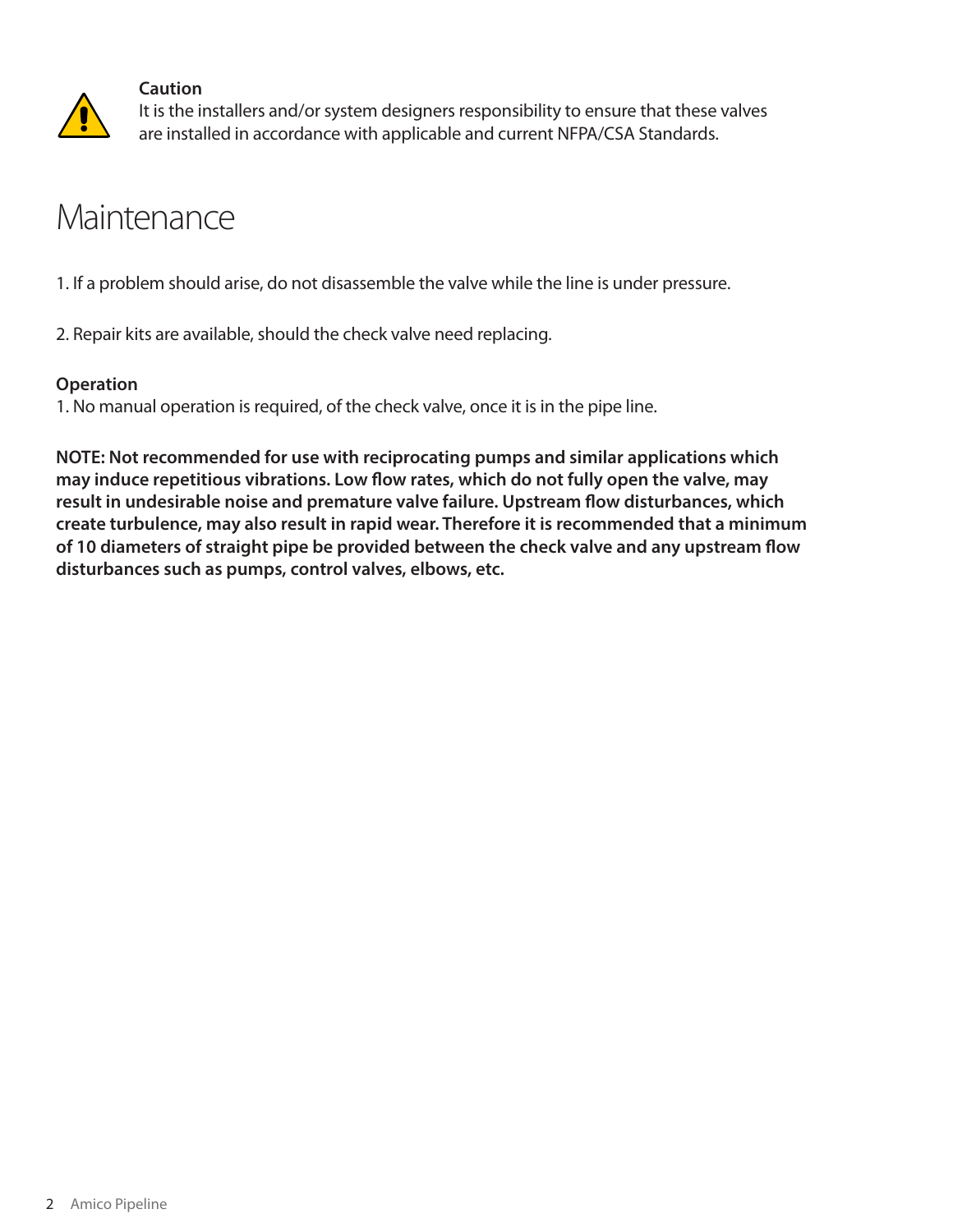## Valve Installation

- 1. Remove check valve from packaging and inspect for any shipping damage or loose fasteners. All fasteners have been set with Loctite®. If damaged in shipping, save original box and box contents.
- 2. If check valve is to be painted or insulated, record the valve data on the valve identification tag.
- 3. If valves are being stored, they should be in a weather-protected area, preferably indoors.
- 4. Open and close the discs of your valve a few times by hand to assure freedom of movement.
- 5. The flow arrow on your valve indicates the direction of flow upon installation.
- 6. Use only a strap type wrench for installation to prevent distortion of the valve body.
- 7. If this valve is installed in a horizontal line, make sure the screws protruding through the top and bottom of the valve body are in the vertical position. Maintain at least 6 pipe diameters of straight length of piping between the check valve and any other line restriction, i.e. elbows, tees, valves, etc.
- 8. If the valve installation is in a vertical line with upward flow, the position of the wing support is not important. There should be at least 6 pipe diameters of straight unrestricted piping upstream and downstream of the check valve. If space conditions do not allow for this, the valve must be installed so that the flow is equally distributed across the two valve discs **(see figure A).**
- 9. Before brazing, make sure that all brazing surfaces are free of dirt, oil and grease. Apply and wrap wet rags around the tube extensions next to the check valve. In addition to wet ragging, Amico recommends to use a heat sink (such as cool blue oxygen compatible) during the brazing process. Applying the heat sink will prevent possible damage to the check valve seal and spring.
- 10. Connect copper tubing to the check valve extensions using brazing materials and methods in accordance with NFPA 99 or CSA Standards.
- 11. Once the check valve extensions are cool, remove the rags.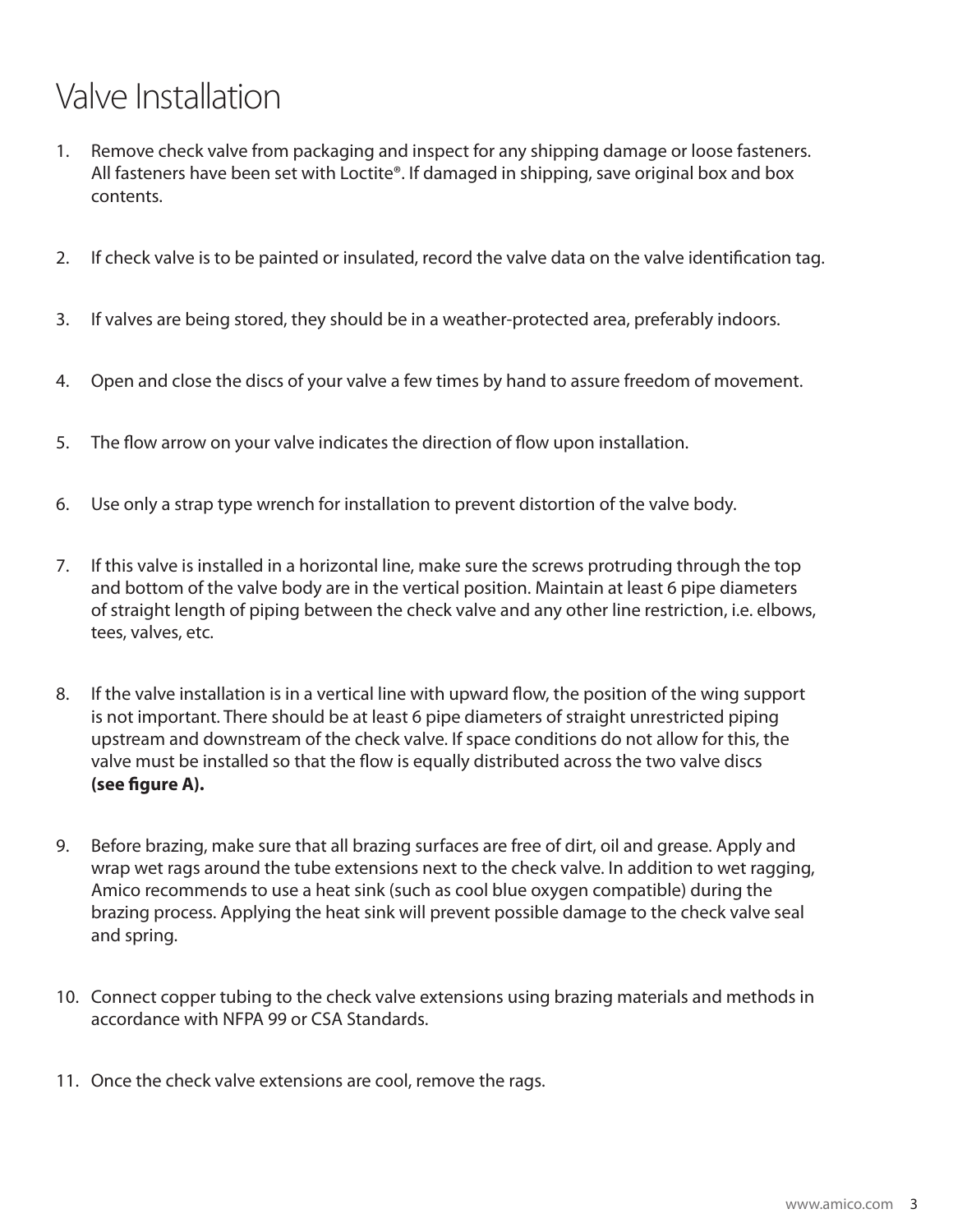

- 12. Test the system **(per appropriate standards)** to ensure that the intended gas service is connected to the appropriate line.
- 13. Test the system for leaks **(per appropriate standards).**
- 14. If no leaks are found, gauges **(purchased separately)** can be installed, if required. Pipe sealants should comply with requirements of NFPA 99 or CSA Z7396.1. Use care to exclude pipe sealants from the check valve cavity and from interior tube surfaces exposed to medical gas flow service. Properly applied Teflon tape is an alternative to pipe sealants.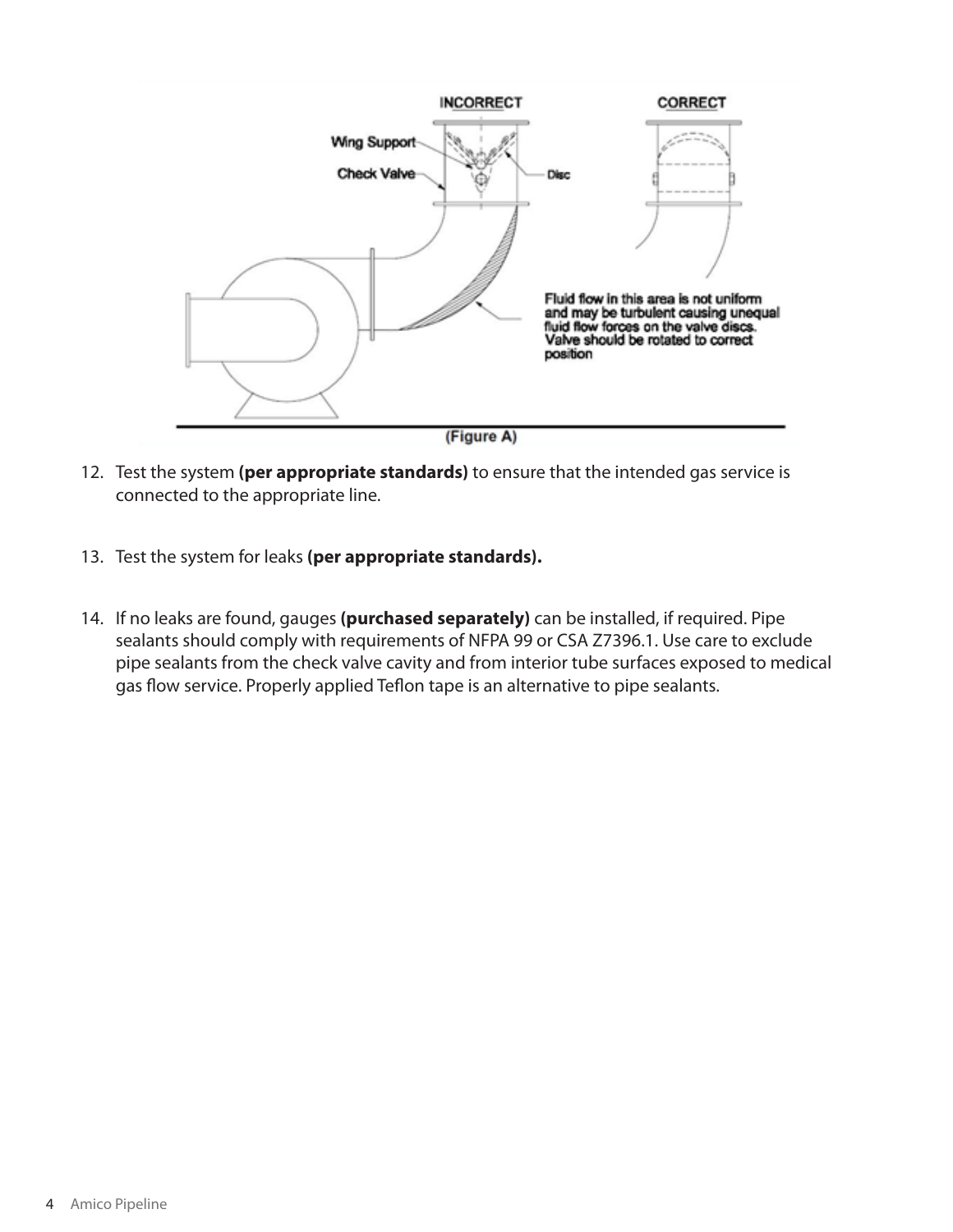

| Valve Repair Kit |                 |  |  |  |
|------------------|-----------------|--|--|--|
| SIZF             | PART NUMBER     |  |  |  |
| 1/2''            | V-X-CHK-RK-05   |  |  |  |
| 3/4''            | V-X-CHK-RK-07   |  |  |  |
| 1 <sup>''</sup>  | V-X-CHK-RK-10   |  |  |  |
| $1 - 1/4"$       | $V-X-CHK-RK-12$ |  |  |  |
| $1 - 1/2"$       | $V-X-CHK-RK-15$ |  |  |  |
| 2 <sup>''</sup>  | $V-X-CHK-RK-20$ |  |  |  |
| $2 - 1/2"$       | $V-X-CHK-RK-25$ |  |  |  |
| 3''              | V-X-CHK-RK-30   |  |  |  |
| 4 <sup>''</sup>  | $V-X-CHK-RK-40$ |  |  |  |

| Valve Repair Kit |                                    |     |     |  |  |
|------------------|------------------------------------|-----|-----|--|--|
| <b>ITEM</b>      | <b>DESCRIPTION</b>                 | QTY | KIT |  |  |
| 1                | Flange And Tube Assy (Left)        |     |     |  |  |
| 2                | Flange And Tube Assy (Right)       |     |     |  |  |
| 3                | O-Ring Seal (Silicone) - High Temp | 2   | X   |  |  |
| 4                | Check Valve Body and Internals     | 1   | X   |  |  |
| 5                | <b>Sealing Washer</b>              |     |     |  |  |
| 6                | <b>Bolt (Wing Support)</b>         |     |     |  |  |
| 7                | Flange Bolt                        |     |     |  |  |
| 8                | Plain Washer                       |     |     |  |  |
| 9                | Lock Washer                        |     |     |  |  |
| 10               | <b>Flange Nut</b>                  |     |     |  |  |
| 11               | <b>End Cap</b>                     |     |     |  |  |
| 12               | Wing Assy Limiter (4" Only)        |     |     |  |  |
| 13               | Limiter Bolts (4" Only)            |     |     |  |  |
| 14               | Limiter Sealing Washer (4" Only)   |     |     |  |  |
| 15               | Hex Plug                           |     |     |  |  |

X items included in the kits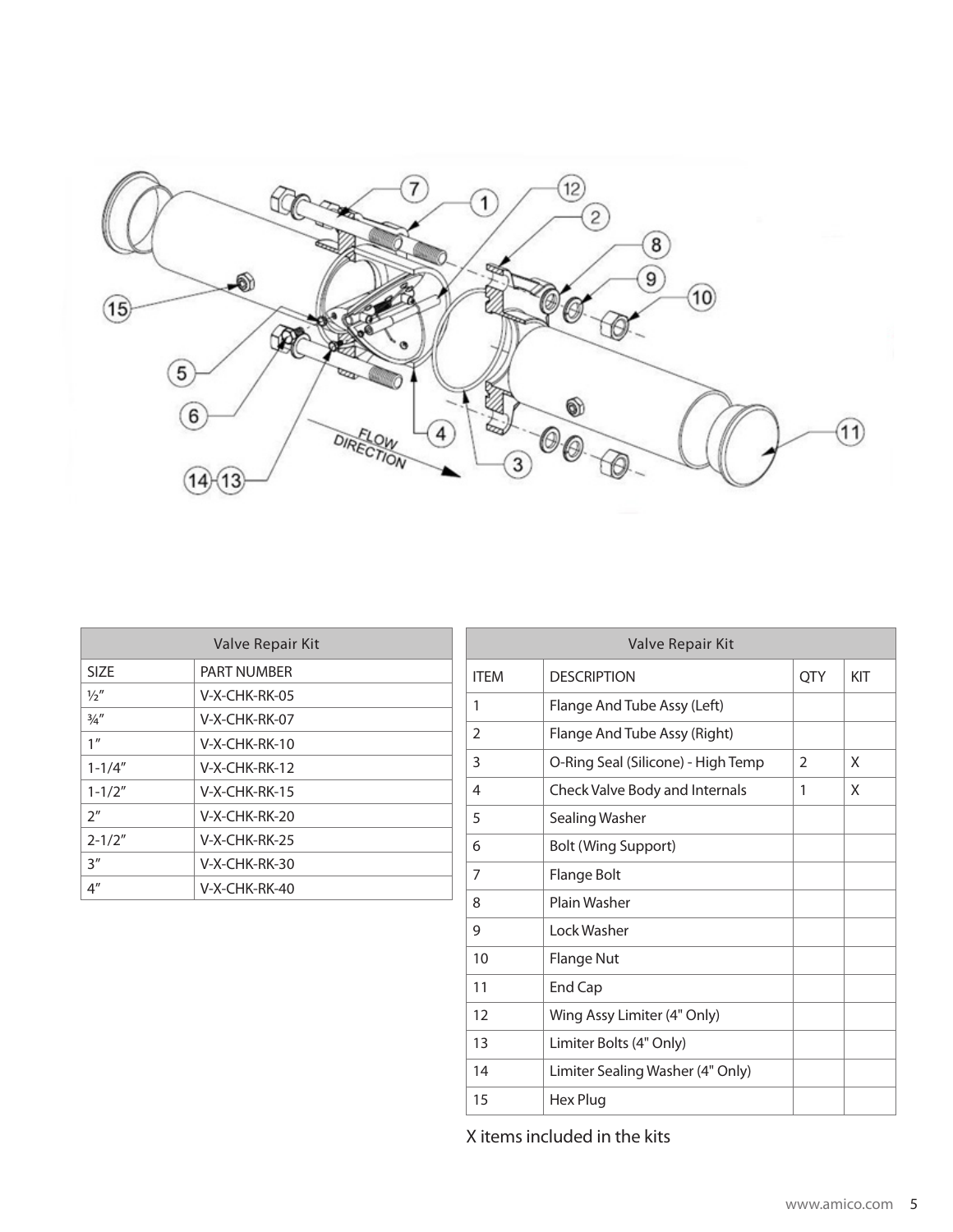## COMPLETE REPLACEMENT OF VALVE BODY:

- 1. Make sure when you order complete body replacement assemblies that the new assemblies are identical to the original. Always reference your check valve's part number when ordering replacements.
- 2. Remove nuts and bolts using the correct size wrench **(caution, using incorrect size wrench may damage the bolts)**
- 3. Carefully remove valve body and O-ring seals from flanges.
- 4. Install new O-rings and valve body. **NOTE: Insure the arrow indicated on valve body follows gas flow.**
- 5. Install nuts and bolts as shown in **(Figure B).**

| <b>VALVE SIZE</b> | <b>BOLT SIZE</b>             | kgf-cm | $In-lbs$ | $N-m$ |
|-------------------|------------------------------|--------|----------|-------|
| $\frac{1}{2}$     | $5/16 - 18 \times 2 - 3/4$ " | 90     | 78       | 9     |
| 3/4''             | $5/16 - 18 \times 2 - 3/4$ " | 90     | 78       | 9     |
| 1"                | $5/16 - 18 \times 3$ "       | 90     | 78       | 9     |
| $1 - 1/4"$        | $3/8 - 16 \times 3 - 1/2$ "  | 120    | 104      | 12    |
| $1 - 1/2"$        | $3/8 - 16 \times 3 - 3/4$ "  | 120    | 104      | 12    |
| 2"                | $1/2 - 13 \times 4 - 1/2$ "  | 120    | 104      | 12    |
| $2 - 1/2"$        | $1/2 - 13 \times 4 - 1/2$ "  | 120    | 104      | 12    |
| 3"                | $1/2 - 13 \times 6$ "        | 120    | 104      | 12    |
| 4 <sup>''</sup>   | $1/2 - 13 \times 6 - 1/2$ "  | 120    | 104      | 12    |

6. Tighten nuts and bolts following the torque chart provided below.

Tighten Bolts in the numbered sequence listed below





 $1/2" - 2"$